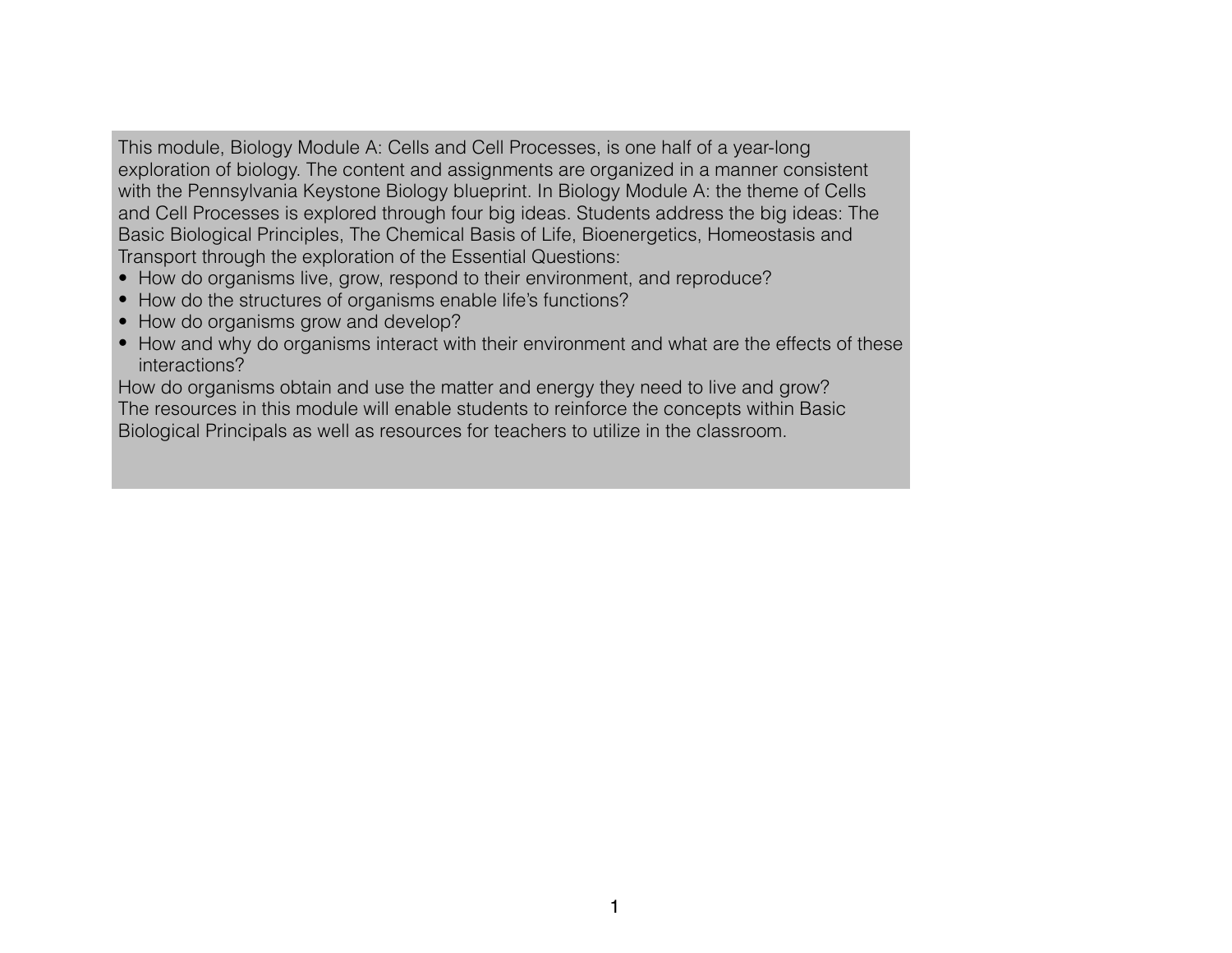## BIO A BASIC BIOLOGICAL PRINCIPLES

| <b>Module Title</b>                                        | <b>Message</b>                                                                                                                                                                                                                                                                                                                                                                                                                                                                                                                                        | <b>Assignment /</b><br><b>Call to Action</b>                                                                                                                                                                                                                                                                                                                                                                                                                                                                                                                                                          | <b>Content</b><br><b>Directions</b> | <b>Resource / URL</b>                                                                              | Info about the<br><b>URL</b> (published<br>on the "i"<br>button of a<br>resource/url) | <b>Notes</b> |
|------------------------------------------------------------|-------------------------------------------------------------------------------------------------------------------------------------------------------------------------------------------------------------------------------------------------------------------------------------------------------------------------------------------------------------------------------------------------------------------------------------------------------------------------------------------------------------------------------------------------------|-------------------------------------------------------------------------------------------------------------------------------------------------------------------------------------------------------------------------------------------------------------------------------------------------------------------------------------------------------------------------------------------------------------------------------------------------------------------------------------------------------------------------------------------------------------------------------------------------------|-------------------------------------|----------------------------------------------------------------------------------------------------|---------------------------------------------------------------------------------------|--------------|
|                                                            |                                                                                                                                                                                                                                                                                                                                                                                                                                                                                                                                                       |                                                                                                                                                                                                                                                                                                                                                                                                                                                                                                                                                                                                       |                                     |                                                                                                    |                                                                                       |              |
| Section Overview:<br><b>Basic Biological</b><br>Principles |                                                                                                                                                                                                                                                                                                                                                                                                                                                                                                                                                       | Students investigate explanations for the structure and function of cells as the basic units of life, the hierarchical systems of<br>organisms, and the role of specialized cells for maintenance and growth. Students will gain an understanding of how systems of<br>cells function together to support the life processes. Students will increase their understanding through using models, conducting<br>investigations, and critical reading. The crosscutting concepts of structure and function, matter and energy, and systems and<br>system models in organisms are the organizing concepts. |                                     |                                                                                                    |                                                                                       |              |
|                                                            |                                                                                                                                                                                                                                                                                                                                                                                                                                                                                                                                                       |                                                                                                                                                                                                                                                                                                                                                                                                                                                                                                                                                                                                       |                                     |                                                                                                    |                                                                                       |              |
| Section 1: Common<br>Characteristics                       | Students develop and use models to determine the characteristics of life shared by all prokaryotic and eukaryotic<br>organisms.<br>In the first assignment, students will view short videos on each characteristic and complete a summary sheet. In the second<br>assignment, students answer self-check questions on characteristics common to all living things.<br>The third assignment is a short reading that covers the characteristics of life and follow-up review questions to answer. SAS<br>Standards 3.1.B.A1, 3.1.B.C2, 4.1.3.A, 4.1.4.A |                                                                                                                                                                                                                                                                                                                                                                                                                                                                                                                                                                                                       |                                     |                                                                                                    |                                                                                       |              |
|                                                            |                                                                                                                                                                                                                                                                                                                                                                                                                                                                                                                                                       | READ the text on<br>Characteristics of<br>Life Ch 1 Sec 2.                                                                                                                                                                                                                                                                                                                                                                                                                                                                                                                                            |                                     | https://<br>itunes.apple.com/<br>us/book/ck-12-<br>biology-interactive/<br>id574071922?<br>$mt=13$ |                                                                                       |              |
|                                                            |                                                                                                                                                                                                                                                                                                                                                                                                                                                                                                                                                       | WATCH the video<br>to identify the<br>characteristics of<br>life.                                                                                                                                                                                                                                                                                                                                                                                                                                                                                                                                     |                                     | https://<br>www.youtube.com/<br>watch?v=juxLuo-<br>sH <sub>6</sub> M                               |                                                                                       |              |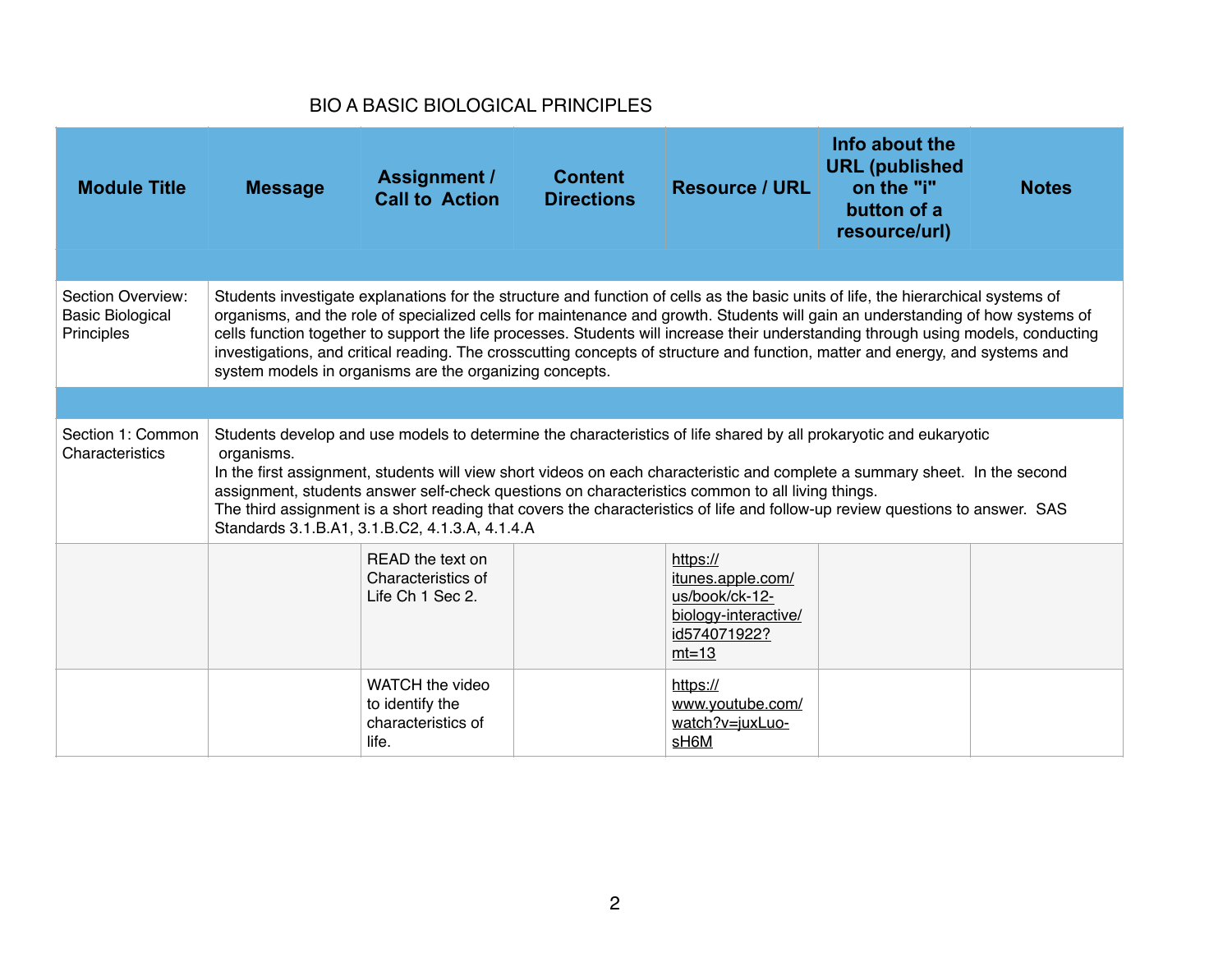|                                                                              | REVIEW, then<br>OBSERVE and<br><b>IDENTIFY</b> the<br>characteristics of<br>life in this activity.                                             | https://<br>drive.google.com/<br>open?<br>id=0B99Um_mvTW<br>dGUG9PNWZ2Qzd<br>aRGc                                 | Word -<br>Characteristics_Stu<br>dent |  |
|------------------------------------------------------------------------------|------------------------------------------------------------------------------------------------------------------------------------------------|-------------------------------------------------------------------------------------------------------------------|---------------------------------------|--|
|                                                                              | ASSESS your<br>knowledge of the<br>characteristics of<br>life.                                                                                 | http://<br>www.ck12.org/<br>biology/<br>Characteristics-of-<br>Life/quiz/<br>Characteristics-of-<br>Life-Quiz/r1/ |                                       |  |
|                                                                              |                                                                                                                                                |                                                                                                                   |                                       |  |
| Section 2:<br><b>Differences</b><br>Between<br>Prokaryotes and<br>Eukaryotes | Students compare similarities and differences between Prokaryotic and Eukaryotic Cells. SAS<br>Standards 3.1.B.A1, 3.1.B.A5, 3.1.B.C2, 4.1.4.A |                                                                                                                   |                                       |  |
|                                                                              | READ the text on<br>Cell Types Ch 3<br>Sec 1.                                                                                                  | https://<br>itunes.apple.com/<br>us/book/ck-12-<br>biology-interactive/<br>id574071922?<br>$mt=13$                |                                       |  |
|                                                                              | WATCH the<br>Amoeba Sisters<br>explain eukaryotic<br>and prokaryotic<br>cells.                                                                 | https://<br>www.youtube.com/<br>watch?<br>v=ruBAHiij4EA                                                           |                                       |  |
|                                                                              | <b>COMPLETE</b> the<br>Amoeba Sisters<br>video recap<br>worksheet.                                                                             | https://<br>drive.google.com/<br>open?<br>id=0B99Um mvTW<br>dGV29lajE1ZG1QN<br>zg                                 | PDF - Amoeba<br>sister: Video Recap   |  |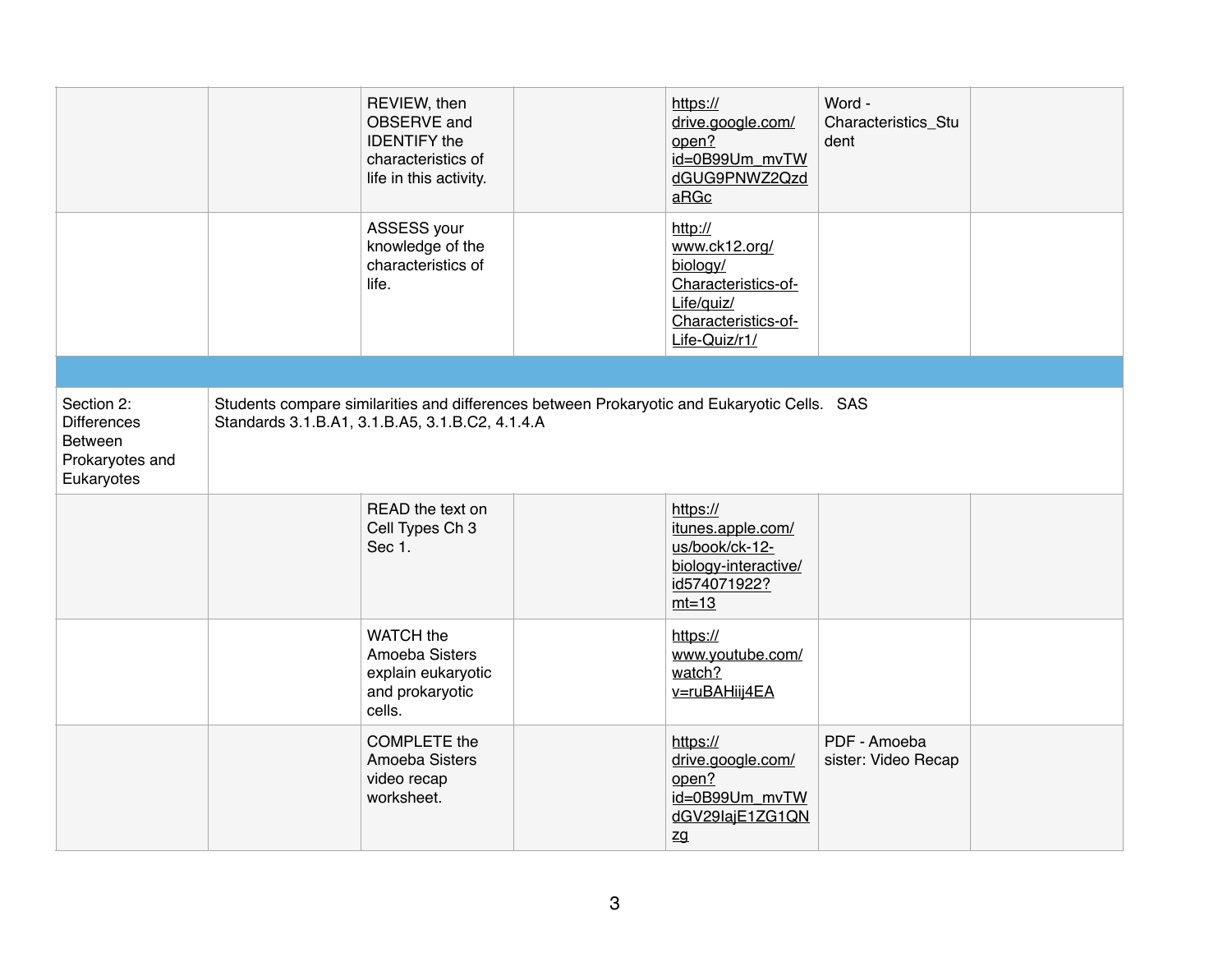|                                                           | READ the text<br>Prokaryotes Ch 13<br>Sec 1.                                                                                                                                                                                                                                                                                                                           | https://<br>itunes.apple.com/<br>us/book/ck-12-<br>biology-interactive/<br>id574071922?<br>$mt=13$                |               |  |
|-----------------------------------------------------------|------------------------------------------------------------------------------------------------------------------------------------------------------------------------------------------------------------------------------------------------------------------------------------------------------------------------------------------------------------------------|-------------------------------------------------------------------------------------------------------------------|---------------|--|
|                                                           | <b>TEST</b> your<br>understanding of<br>prokaryotes using<br>the quiz in Ch 13<br>Sec 1.                                                                                                                                                                                                                                                                               | https://<br>itunes.apple.com/<br>us/book/ck-12-<br>biology-workbook/<br>id518270997?<br>$mt=11$                   |               |  |
|                                                           | <b>COMPARE</b><br>prokaryotic and<br>eukaryotes cell<br>characteristics.                                                                                                                                                                                                                                                                                               | http://<br>www.life.umd.edu/<br>classroom/bsci424/<br>BSCI223WebSiteFil<br>es/<br>ProkaryoticvsEukar<br>yotic.htm |               |  |
|                                                           | <b>DIFFERENTIATE</b><br>between prokaryotic<br>and eukaryotic cells<br>in the following<br>activity.                                                                                                                                                                                                                                                                   | https://<br>drive.google.com/<br>open?<br>id=0B99Um mvTW<br>dGSmk1WklBbXlm<br>Slk                                 | PDF Document1 |  |
|                                                           |                                                                                                                                                                                                                                                                                                                                                                        |                                                                                                                   |               |  |
| Section 3:<br><b>Biological Levels of</b><br>Organization | Students compare cellular structures and their functions in prokaryotic and eukaryotic cells as well as examine the relationships<br>between structure and function at various levels of biological organization. Students read about the parts of the cell; watch short<br>video showing the organelles in action; listen to the 'cell song' and finally play a game. |                                                                                                                   |               |  |
|                                                           | READ the text on<br>Cell Structure Ch 3<br>Sec 2.                                                                                                                                                                                                                                                                                                                      | https://<br>itunes.apple.com/<br>us/book/ck-12-<br>biology-interactive/<br>id574071922?<br>$mt=13$                |               |  |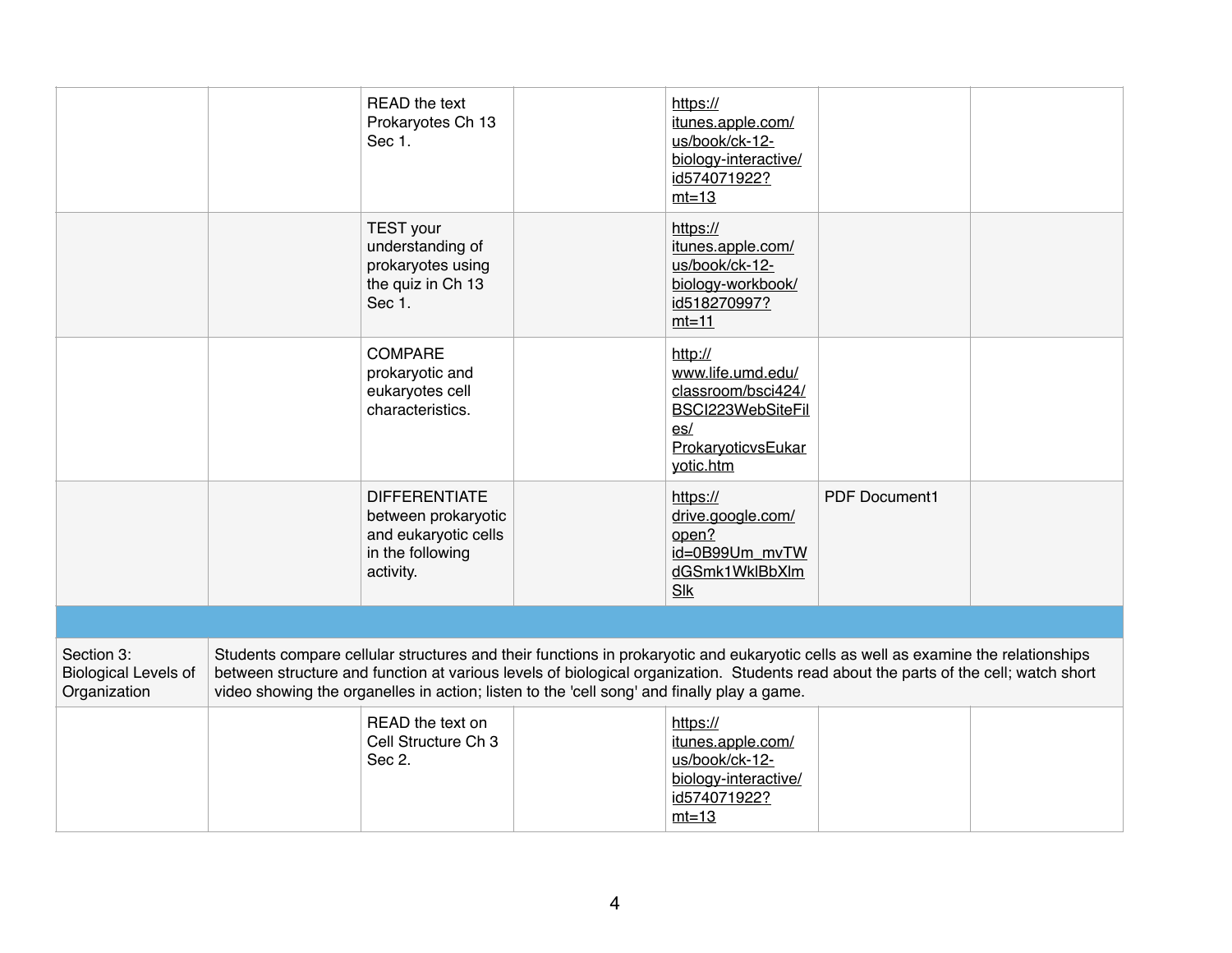|  | <b>LEARN</b> about cell<br>organelles in this<br>musical video.                                  | https://<br>www.youtube.com/<br>watch?<br>v=dngsFl2X3nc                                            |                                    |  |
|--|--------------------------------------------------------------------------------------------------|----------------------------------------------------------------------------------------------------|------------------------------------|--|
|  | <b>DIFFERENTIATE</b><br>between organelles<br>using the iCell app.                               | https://<br>itunes.apple.com/<br>us/app/<br>hudsonalpha-icell/<br>id364882015?mt=8                 |                                    |  |
|  | <b>RESEARCH cell</b><br>organelles and<br><b>COMPLETE</b> the<br>graphic organizer in<br>part A. | http://<br>www.biologycorner.<br>com/worksheets/<br>cell_research_desig<br>n.html#.U8Vu0qjZA<br>cA |                                    |  |
|  | CREATE a digital<br>model of the sell<br>using an image<br>editor in part B.                     | http://<br>www.biologycorner.<br>com/worksheets/<br>cell research desig<br>n.html#.UzMDTIOg<br>c9Y |                                    |  |
|  | PLAY the sweet 16<br>cell game.                                                                  | https://<br>drive.google.com/<br>open?<br>id=0B99Um_mvTW<br>dGc3lNX0h0dUM4<br><b>MDA</b>           | PDF-<br>Sweet16CellBiology         |  |
|  | <b>EXPLORE</b><br>eukaryopolis - The<br>City of Animal Cells<br>in this video.                   | https://<br>www.youtube.com/<br>watch?<br>v=cj8dDTHGJBY                                            |                                    |  |
|  | <b>COMPARE</b> cells to<br>widgets and<br>CREATE your own<br>analogous model<br>for organells.   | https://<br>drive.google.com/<br>open?<br>id=0B99Um_mvTW<br>dGb1ZZVDZBY25I<br>SVU                  | PDF - Cell Analogy<br>Project.docx |  |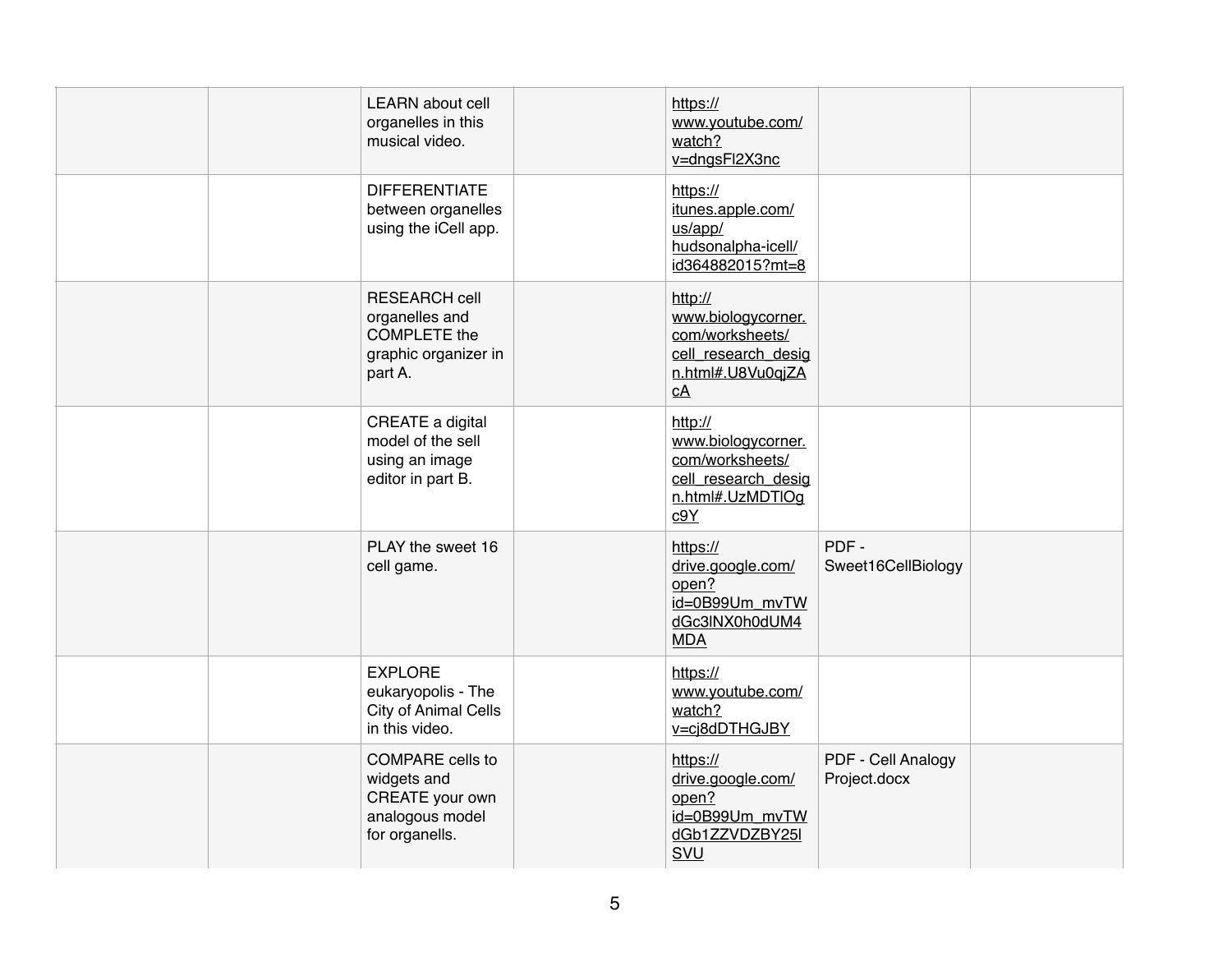|                                                                                                        |  | COMPOSE a<br>persuasive letter to<br>the nucleus boss to<br>avoid banishment<br>from the cell.              |  | https://<br>drive.google.com/<br>open?<br>id=0B99Um_mvTW<br>dGX05JTXIiLWRK<br>Mzg                    | PDF-<br>7-2_Organelle_Writi<br>ng_Assignment.doc |  |
|--------------------------------------------------------------------------------------------------------|--|-------------------------------------------------------------------------------------------------------------|--|------------------------------------------------------------------------------------------------------|--------------------------------------------------|--|
|                                                                                                        |  | <b>IDENTIFY</b> the<br>correct cell<br>structures in this<br>activity.                                      |  | https://<br>drive.google.com/<br>open?<br>id=0B99Um_mvTW<br>dGUIBtWEM4RkJ6<br><b>SHc</b>             | PDF - Eukaryotic<br>Cell Practice.docx           |  |
|                                                                                                        |  | <b>REVIEW cell</b><br>organelles identified<br>in the previous<br>activity by using the<br>Think Dots game. |  | https://<br>drive.google.com/<br>open?<br>id=0B99Um_mvTW<br>dGbXluNVIOT2s3b<br>Ws                    | PDF - Think<br>Dots.docx                         |  |
|                                                                                                        |  | QUIZ yourself on<br>cell types and<br>organelles.                                                           |  | http://<br>biologycorner.com/<br>quiz/qz_cell.html                                                   |                                                  |  |
|                                                                                                        |  | WATCH the 8 levels<br>of Organization<br>tutorial and<br>ASSESS your<br>understanding of<br>the concepts.   |  | https://<br>www.sophia.org/<br>tutorials/8-levels-of-<br>organization--3?<br>from many ways=t<br>rue |                                                  |  |
|                                                                                                        |  | <b>REVIEW</b> the main<br>levels of cellular<br>organization.                                               |  | http://<br>www.scsc.k12.in.us/<br>SMS/Teachers/<br>Martin/<br>replacelevelsoforga<br>nization.htm    |                                                  |  |
|                                                                                                        |  |                                                                                                             |  |                                                                                                      |                                                  |  |
| Review - Biological<br>Students review and check for learning from the previous modules.<br>Principles |  |                                                                                                             |  |                                                                                                      |                                                  |  |